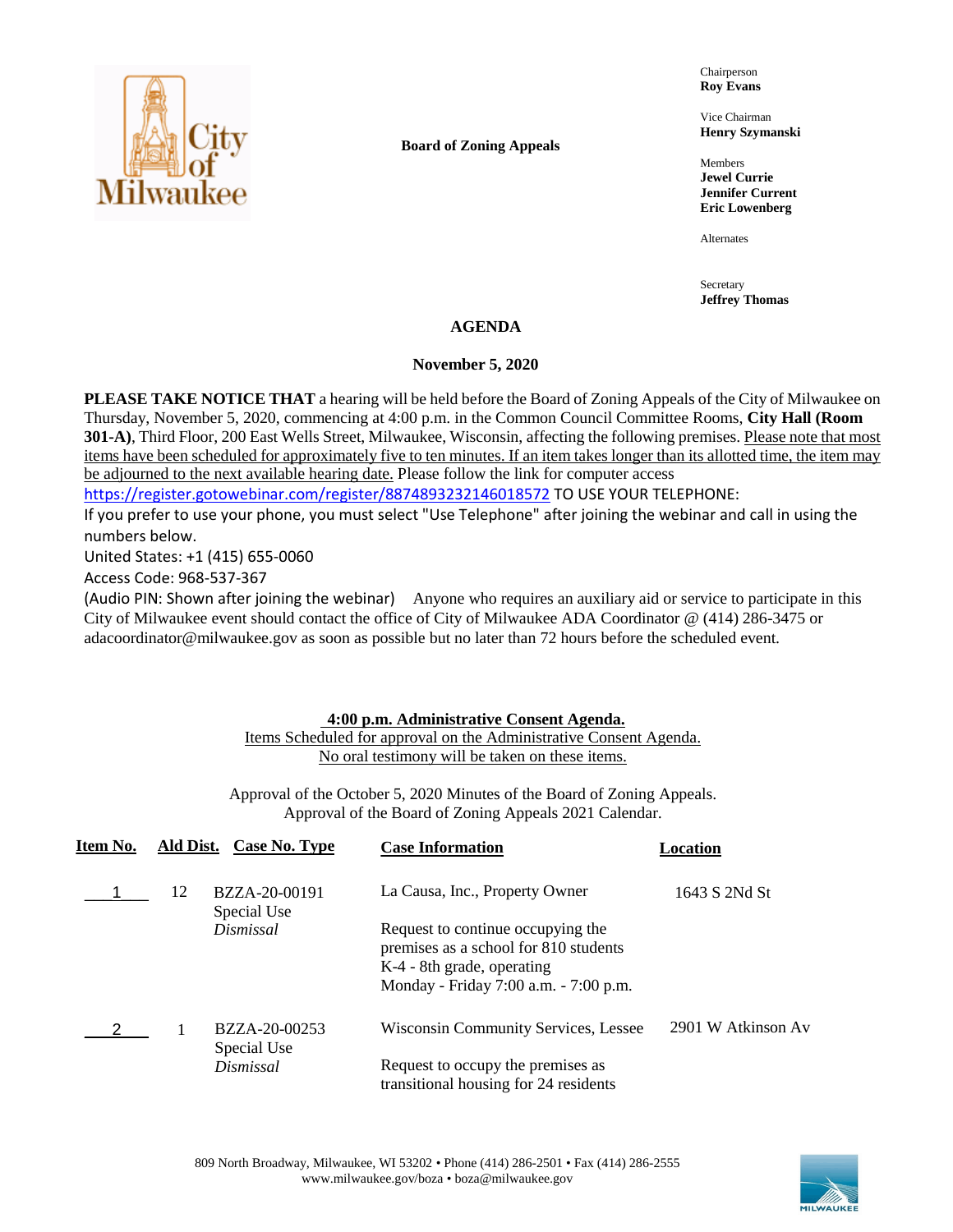|   |    | <u>Item No. Ald Dist. Case No. Type</u> | <b>Case Information</b>                                                                                                                                                                                                                                                                                                                                                                                                                                       | <b>Location</b>  |
|---|----|-----------------------------------------|---------------------------------------------------------------------------------------------------------------------------------------------------------------------------------------------------------------------------------------------------------------------------------------------------------------------------------------------------------------------------------------------------------------------------------------------------------------|------------------|
|   |    |                                         | 4:00 p.m. Consent Agenda.<br>Items Scheduled for approval on the Consent Agenda.<br>No oral testimony will be taken on these items.<br>If there are any objections to these approvals, please make them known to the Board office in writing at least 24 hours prior to the time of the hearing.<br>If written objections to these approvals are received, the item will not be approved and will be held for a public hearing to allow additional testimony. |                  |
| 3 | 8  | BZZA-20-00260<br>Special Use            | The Gathering of Southeast WI, Inc.,<br>Other                                                                                                                                                                                                                                                                                                                                                                                                                 | 1236 S Layton Bl |
|   |    |                                         | Request to occupy a portion of the<br>premises as a social service facility                                                                                                                                                                                                                                                                                                                                                                                   |                  |
| 4 | 12 | BZZA-20-00187<br>Special Use            | Tokyo's Auto Vision and Sales, LLC,<br>Lessee                                                                                                                                                                                                                                                                                                                                                                                                                 | 1715 W Pierce St |
|   |    |                                         | Request to continue occupying a portion<br>of the premises as a light motor vehicle<br>sales facility (this is a new operator)                                                                                                                                                                                                                                                                                                                                |                  |
| 5 | 12 | BZZA-20-00236<br>Special Use            | Auto Depot, LLC, Lessee                                                                                                                                                                                                                                                                                                                                                                                                                                       | 2485 S 13Th St   |
|   |    |                                         | Request to continue occupying the<br>premises as a motor vehicle sales facility<br>(this is a new operator)                                                                                                                                                                                                                                                                                                                                                   |                  |
| 6 | 12 | BZZA-20-00261<br>Special Use            | Lakeside Luxury Auto Group, LLC,<br>Lessee                                                                                                                                                                                                                                                                                                                                                                                                                    | 2072 S 6Th St    |
|   |    |                                         | Request to continue occupying the<br>premises as a light motor vehicle sales<br>and repair facility (this is a new operator)                                                                                                                                                                                                                                                                                                                                  |                  |
|   | 13 | BZZA-20-00214<br>Special Use            | Suburu City of Milwaukee, Inc., Lessee                                                                                                                                                                                                                                                                                                                                                                                                                        | 4580 S 27Th St   |
|   |    |                                         | Request to continue occupying the<br>premises as a light motor vehicle<br>outdoor storage (to be used in<br>conjunction with the lot at 4590 S. 27th<br>St.)                                                                                                                                                                                                                                                                                                  |                  |
| 8 | 13 | BZZA-20-00215<br>Special Use            | Suburu City of Milwaukee, Inc., Lessee                                                                                                                                                                                                                                                                                                                                                                                                                        | 4590 S 27Th St   |
|   |    |                                         | Request to continue occupying the<br>premises as a light motor vehicle<br>outdoor storage (to be used in<br>conjunction with 4580 S. 27th St.)                                                                                                                                                                                                                                                                                                                |                  |

**Board of Zoning Appeals, Hearing on Thursday, November 5, 2020**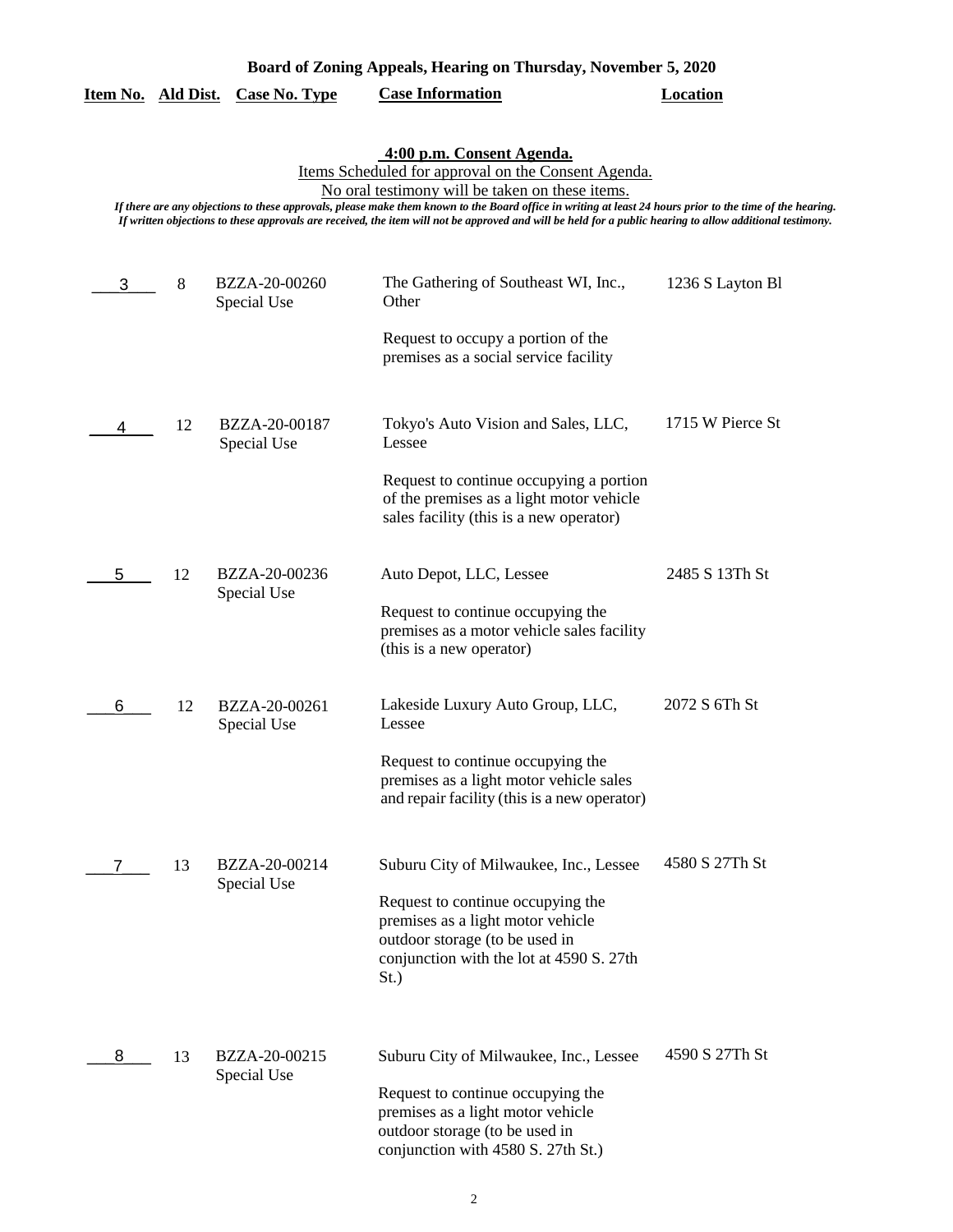|  |  | Board of Zoning Appeals, Hearing on Thursday, November 5, 2020 |  |  |
|--|--|----------------------------------------------------------------|--|--|
|  |  |                                                                |  |  |

|  | Item No. Ald Dist. | <b>Case No. Type</b> | <b>Case Information</b> | Location |
|--|--------------------|----------------------|-------------------------|----------|
|--|--------------------|----------------------|-------------------------|----------|

#### **4:00 p.m. Consent Agenda (continued)**

Items Scheduled for approval on the Consent Agenda.

No oral testimony will be taken on these items.

*If there are any objections to these approvals, please make them known to the Board office in writing at least 24 hours prior to the time of the hearing. If written objections to these approvals are received, the item will not be approved and will be held for a public hearing to allow additional testimony.*

| 9  | 13             | BZZA-20-00216<br>Special Use         | Suburu City of Milwaukee, Inc., Lessee<br>Request to continue occupying the<br>premises as a light motor vehicle sales<br>and repair facility and body shop         | 4640 S 27Th St    |
|----|----------------|--------------------------------------|---------------------------------------------------------------------------------------------------------------------------------------------------------------------|-------------------|
| 10 | 13             | BZZA-20-00247<br>Special Use         | Ivy Lane Corporation, Lessee<br>Request to continue occupying the<br>premises as a motor vehicle repair<br>facility (this is a new operator)                        | 3360 S 27Th St    |
| 11 | 13             | BZZA-20-00252<br><b>Use Variance</b> | The Farmhouse Studio, LLC, Lessee<br>Request to occupy a portion of the<br>premises as a general retail<br>establishment (food truck parked on<br>private property) | 4511 S 6Th St     |
| 12 | 1              | BZZA-20-00267<br><b>Use Variance</b> | Quick Fill Gas 2, LLC, Lessee<br>Request to continue occupying the<br>premises as a motor vehicle filling<br>station (this is a new operator)                       | 5016 N Hopkins St |
| 13 | $\overline{2}$ | BZZA-20-00249<br>Special Use         | Coachwerks, LLC, Lessee<br>Request to continue occupying the<br>premises as a light motor vehicle repair<br>facility (this is a new operator)                       | 9710 W Flagg Av   |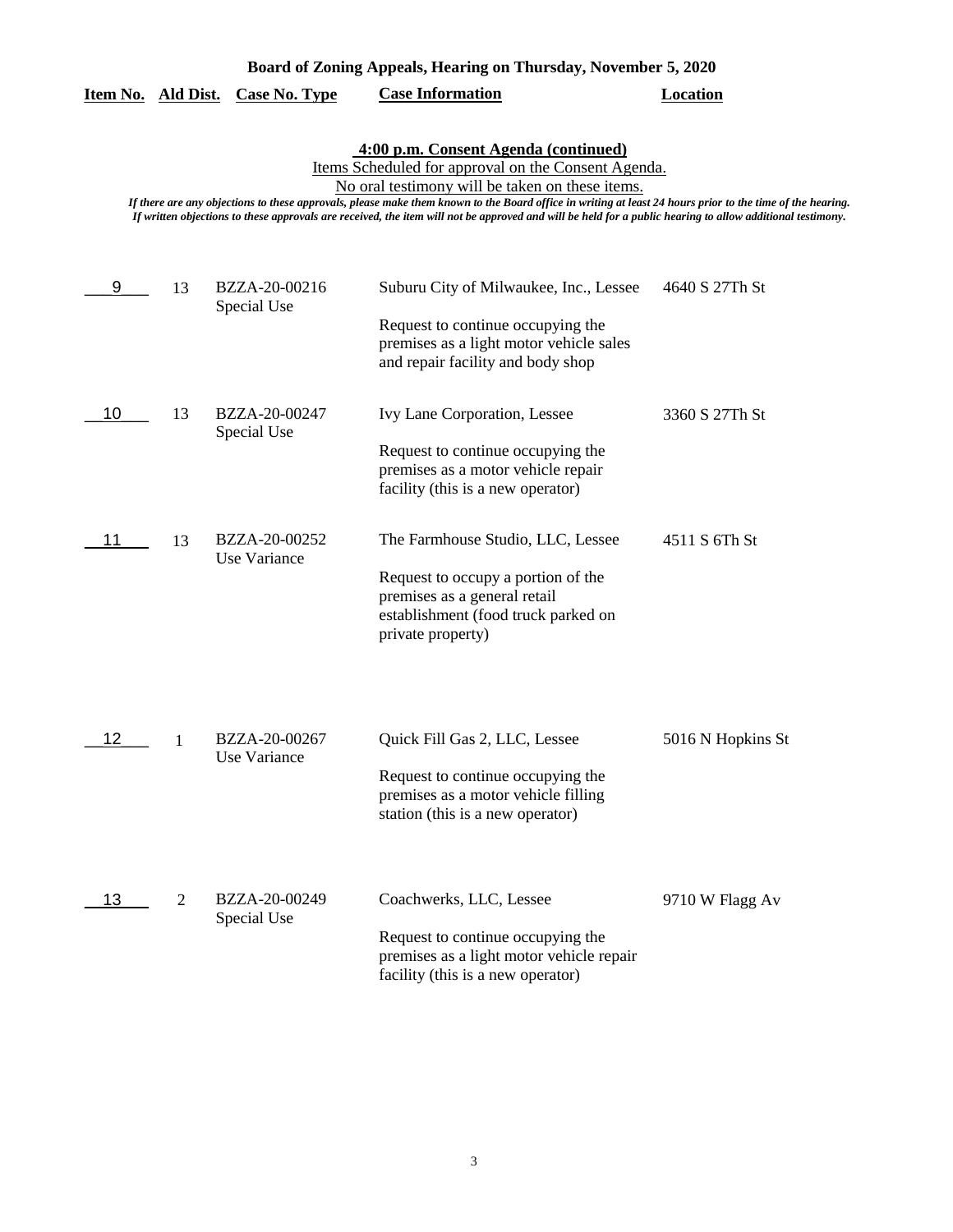| Board of Zoning Appeals, Hearing on Thursday, November 5, 2020                                                                                                                                                                                                                                                                                                                                                                                                           |   |                                              |                                                                                                            |                    |  |  |
|--------------------------------------------------------------------------------------------------------------------------------------------------------------------------------------------------------------------------------------------------------------------------------------------------------------------------------------------------------------------------------------------------------------------------------------------------------------------------|---|----------------------------------------------|------------------------------------------------------------------------------------------------------------|--------------------|--|--|
| Item No. Ald Dist.                                                                                                                                                                                                                                                                                                                                                                                                                                                       |   | <b>Case No. Type</b>                         | <b>Case Information</b>                                                                                    | <b>Location</b>    |  |  |
| 4:00 p.m. Consent Agenda (continued)<br>Items Scheduled for approval on the Consent Agenda.<br>No oral testimony will be taken on these items.<br>If there are any objections to these approvals, please make them known to the Board office in writing at least 24 hours prior to the time of the hearing.<br>If written objections to these approvals are received, the item will not be approved and will be held for a public hearing to allow additional testimony. |   |                                              |                                                                                                            |                    |  |  |
| 14                                                                                                                                                                                                                                                                                                                                                                                                                                                                       | 3 | BZZA-20-00234<br>Special Use                 | Tata Petroleum Inc. dba BP Pantry 41,<br><b>Property Owner</b>                                             | 1030 E North Av    |  |  |
|                                                                                                                                                                                                                                                                                                                                                                                                                                                                          |   |                                              | Request to continue occupying the<br>premises as a motor vehicle filling<br>station and car wash           |                    |  |  |
| 15                                                                                                                                                                                                                                                                                                                                                                                                                                                                       | 3 | BZZA-20-00235<br>Use Variance                | Amalfi Guild, LLC, Lessee                                                                                  | 2505 N Oakland Av  |  |  |
|                                                                                                                                                                                                                                                                                                                                                                                                                                                                          |   |                                              | Request to continue occupying a portion<br>of the premises as a general office (this is<br>a new operator) |                    |  |  |
| 16                                                                                                                                                                                                                                                                                                                                                                                                                                                                       | 4 | BZZA-20-00227<br>Special Use                 | Jackson Square, LLC, Property Owner                                                                        | 159 N Jackson St   |  |  |
|                                                                                                                                                                                                                                                                                                                                                                                                                                                                          |   |                                              | Request to continue occupying the<br>premises as a live-work unit (artist<br>studio)                       |                    |  |  |
| 17                                                                                                                                                                                                                                                                                                                                                                                                                                                                       | 5 | BZZA-20-00243                                | SBA Structures, LLC, Lessee                                                                                | 7677 W Appleton Av |  |  |
|                                                                                                                                                                                                                                                                                                                                                                                                                                                                          |   | Special Use                                  | Request to continue to allow an 80 ft.<br>transmission tower                                               |                    |  |  |
| 18                                                                                                                                                                                                                                                                                                                                                                                                                                                                       | 5 | BZZA-20-00263<br><b>Dimensional Variance</b> | Robert Zell and Melissa Zell, Property<br>Owner                                                            | 3143 N 77Th St     |  |  |
|                                                                                                                                                                                                                                                                                                                                                                                                                                                                          |   |                                              | Request to construct a garage that<br>exceeds the maximum allowed lot<br>coverage                          |                    |  |  |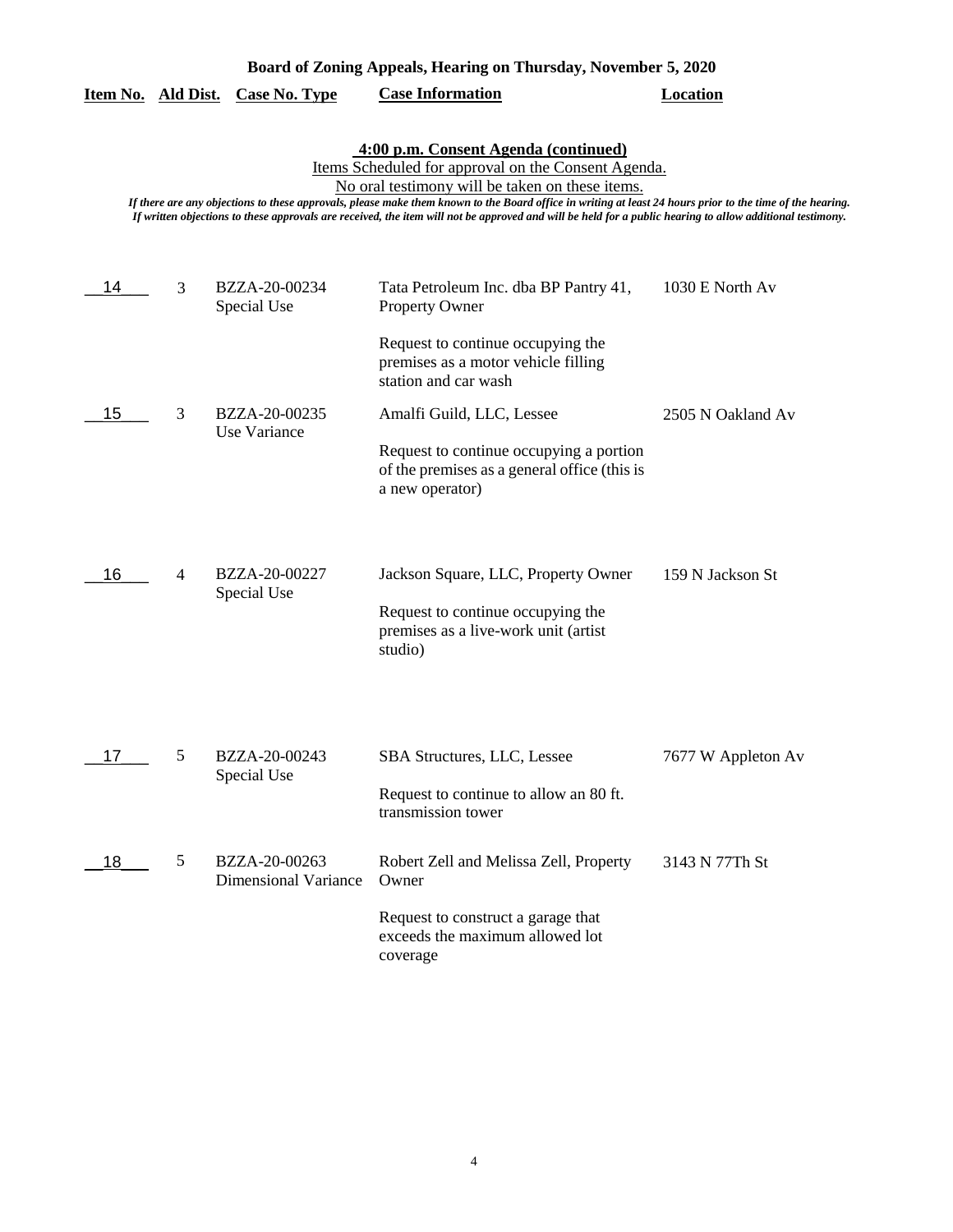| Board of Zoning Appeals, Hearing on Thursday, November 5, 2020                                                                                                                                                                                                                                                                                                                                                                                                           |   |                                         |                                                                                                                                                                                                                                                                                                                                                                                      |                    |  |
|--------------------------------------------------------------------------------------------------------------------------------------------------------------------------------------------------------------------------------------------------------------------------------------------------------------------------------------------------------------------------------------------------------------------------------------------------------------------------|---|-----------------------------------------|--------------------------------------------------------------------------------------------------------------------------------------------------------------------------------------------------------------------------------------------------------------------------------------------------------------------------------------------------------------------------------------|--------------------|--|
|                                                                                                                                                                                                                                                                                                                                                                                                                                                                          |   | <u>Item No. Ald Dist. Case No. Type</u> | <b>Case Information</b>                                                                                                                                                                                                                                                                                                                                                              | <b>Location</b>    |  |
| 4:00 p.m. Consent Agenda (continued)<br>Items Scheduled for approval on the Consent Agenda.<br>No oral testimony will be taken on these items.<br>If there are any objections to these approvals, please make them known to the Board office in writing at least 24 hours prior to the time of the hearing.<br>If written objections to these approvals are received, the item will not be approved and will be held for a public hearing to allow additional testimony. |   |                                         |                                                                                                                                                                                                                                                                                                                                                                                      |                    |  |
| 19                                                                                                                                                                                                                                                                                                                                                                                                                                                                       | 6 | BZZA-20-00200<br>Use Variance           | Next Generation Day Camp & School<br>Age Program, LLC, Lessee<br>Request to increase the age of children<br>from $4 - 12$ to $3 - 15$ years of age,<br>increase the hours of operation from<br>6:30 a.m. - 6:30 p.m. to 6:00 a.m. - 7:00<br>p.m. and continue occupying a portion of<br>the premises as a day care center for 40<br>children per shift, operating<br>Monday - Friday | 1809 W Atkinson Av |  |
| 20                                                                                                                                                                                                                                                                                                                                                                                                                                                                       | 6 | BZZA-20-00266<br>Special Use            | Wellness by Weston, LLC, Lessee<br>Request to occupy a portion of the<br>premises as a personal instruction school                                                                                                                                                                                                                                                                   | 531 E Keefe Av     |  |

#### **4:15 p.m. Public Hearings.**

| 21 | 8 | BZZA-20-00154<br>Special Use | MKE Child Care, Inc., Lessee                                                                                                                                                       | 2727 W Cleveland Av 102 |
|----|---|------------------------------|------------------------------------------------------------------------------------------------------------------------------------------------------------------------------------|-------------------------|
|    |   |                              | Request to occupy a portion of the<br>premises as a day care center for 70<br>children per shift infant - 12 years of age,<br>operating Monday - Friday 5:30<br>$a.m. - 6:00 p.m.$ |                         |
| 22 | 8 | BZZA-20-00182<br>Special Use | Real Auto Service, LLC, Lessee                                                                                                                                                     | 2617 S 31 St St         |
|    |   |                              | Request to continue occupying the<br>premises as a light motor vehicle repair<br>facility (this is a new operator)                                                                 |                         |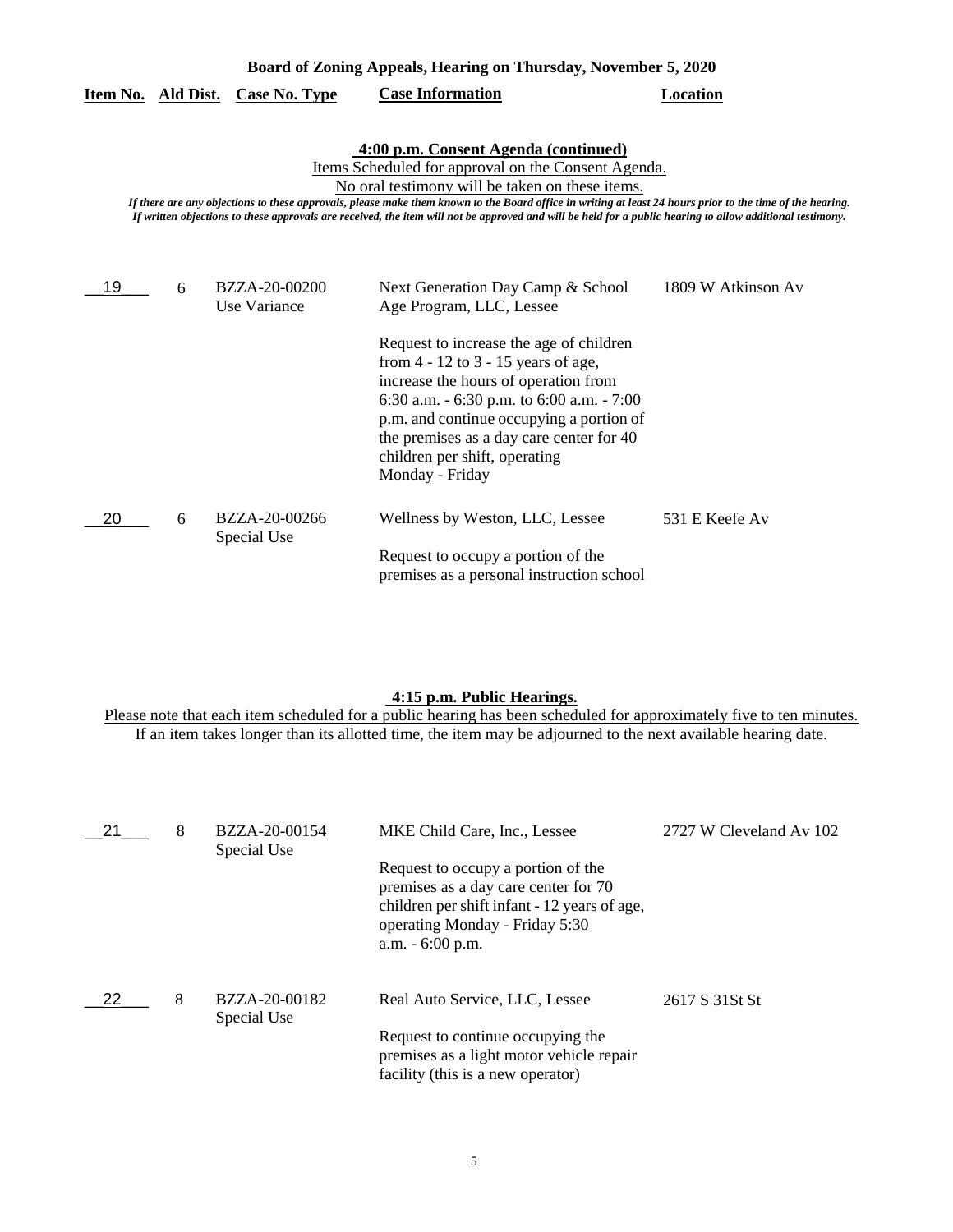# **Item No. Ald Dist. Case No. Type Case Information Location**  $-23$ **4:15 p.m. Public Hearings (continued)** Please note that each item scheduled for a public hearing has been scheduled for approximately five to ten minutes. If an item takes longer than its allotted time, the item may be adjourned to the next available hearing date.

**Board of Zoning Appeals, Hearing on Thursday, November 5, 2020** 

| BZZA-20-00250<br>Special Use | Muskego Autobody, LLC, Lessee            | 2143 S Muskego Av |
|------------------------------|------------------------------------------|-------------------|
|                              | Request to continue occupying a portion  |                   |
|                              | of the premises as a light motor vehicle |                   |
|                              | repair facility and body shop            |                   |

# **5:00 p.m. Public Hearings.**

| 24 | 9  | BZZA-20-00037<br><b>Dimensional Variance</b> | Outdoor Lighting Construction Co., Inc.,<br>Property Owner                                                                                                        | 8628 W Calumet Rd |
|----|----|----------------------------------------------|-------------------------------------------------------------------------------------------------------------------------------------------------------------------|-------------------|
|    |    |                                              | Request to occupy a portion of the<br>premises as an outdoor storage facility<br>(permitted) that does not meet the<br>minimum required screening                 |                   |
| 25 | 9  | BZZA-20-00114<br>Special Use                 | Calumet Motor Cars, Inc., Lessee                                                                                                                                  | 8425 W Calumet Rd |
|    |    |                                              | Request to occupy a portion of the<br>premises as a light motor vehicle sales<br>and repair facility                                                              |                   |
|    |    |                                              |                                                                                                                                                                   |                   |
| 26 | 10 | BZZA-20-00251<br>Special Use                 | Multicultural Learning Academy, LLC,<br>Lessee                                                                                                                    | 7027 W Capitol Dr |
|    |    |                                              | Request to occupy the premises as a day<br>care center for 75 children per shift<br>infant - 12 years of age, operating<br>Sunday - Saturday 5:00 a.m. - midnight |                   |
| 27 | 12 | BZZA-20-00229<br>Special Use                 | Van Collision And Alteration INC,<br>Lessee                                                                                                                       | 938 W National Av |
|    |    |                                              | Request to continue occupying the<br>premises as a light motor vehicle repair<br>facility, sales facility, and body shop                                          |                   |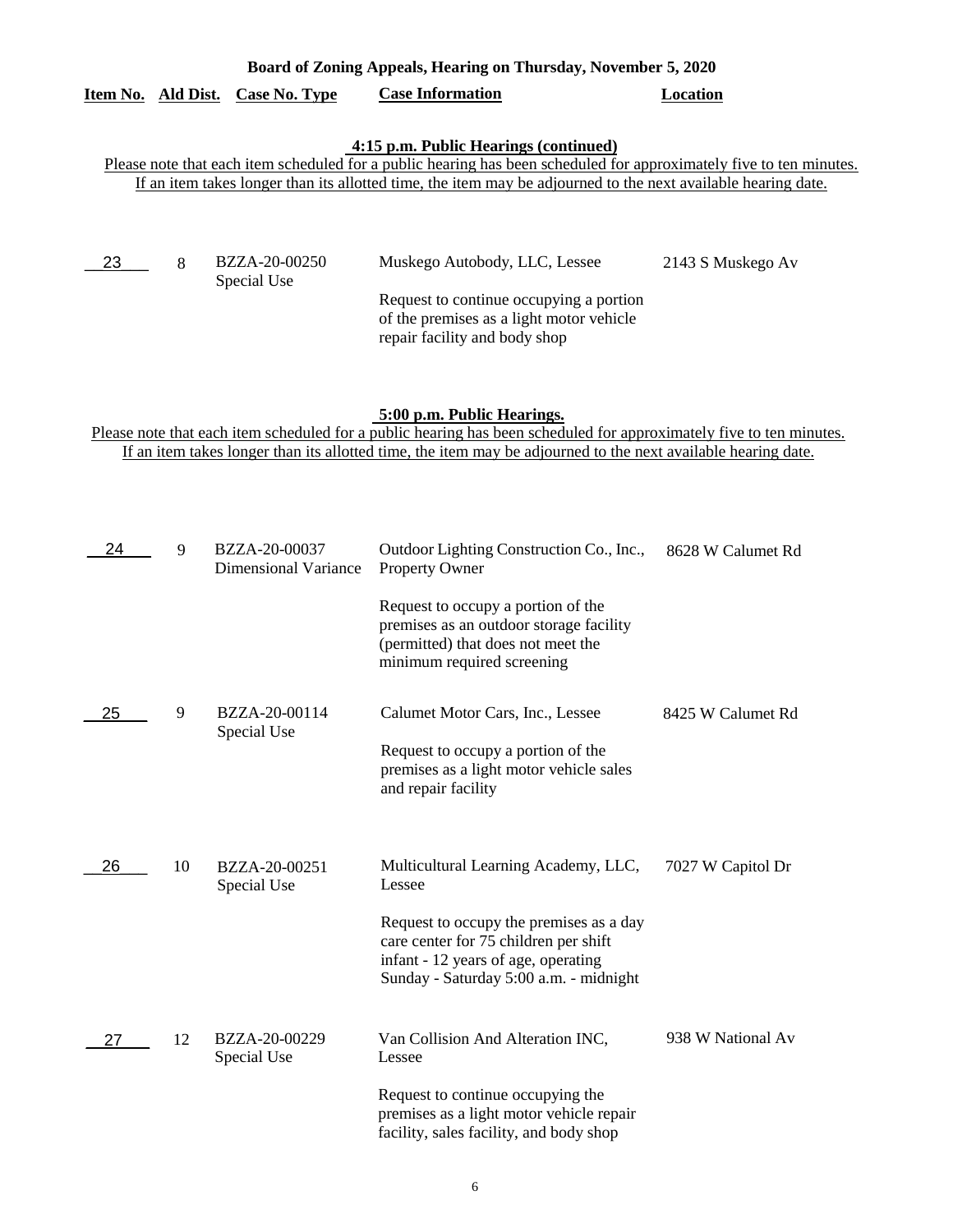| Board of Zoning Appeals, Hearing on Thursday, November 5, 2020 |    |                              |                                                                                                                                                                                                                                                                                                                                                  |                   |  |
|----------------------------------------------------------------|----|------------------------------|--------------------------------------------------------------------------------------------------------------------------------------------------------------------------------------------------------------------------------------------------------------------------------------------------------------------------------------------------|-------------------|--|
| <u>Item No. Ald Dist.</u>                                      |    | Case No. Type                | <b>Case Information</b>                                                                                                                                                                                                                                                                                                                          | Location          |  |
|                                                                |    |                              | 5:45 p.m. Public Hearings.<br>Please note that each item scheduled for a public hearing has been scheduled for approximately five to ten minutes.<br>If an item takes longer than its allotted time, the item may be adjourned to the next available hearing date.                                                                               |                   |  |
| 28                                                             | 12 | BZZA-20-00233<br>Special Use | Rayan Auto Sales, LLC, Lessee<br>Request to occupy the premises as a light<br>motor vehicle repair facility                                                                                                                                                                                                                                      | 421 W Virginia St |  |
| 29                                                             | 15 | BZZA-20-00244<br>Special Use | 33 <sup>rd</sup> Center St. Auto Sales, Lessee<br>Request to continue occupying the<br>premises as a light motor vehicle sales<br>facility (this is a new operator)                                                                                                                                                                              | 3302 W Center St  |  |
| 30                                                             | 1  | BZZA-20-00228<br>Special Use | Christina Kendricks dba Bright Stars,<br>LLC, Lessee                                                                                                                                                                                                                                                                                             | 2320 W Capitol Dr |  |
| 31                                                             | 1  | BZZA-20-00230<br>Special Use | Request to occupy the premises as a day<br>care center for 50 children per shift<br>infant - 13 years of age, operating<br>Monday - Saturday 6:00 a.m. - 11:00<br>p.m. (this is a new operator)<br>C4SIMS Auto. LLC, Lessee<br>Request to continue occupying the<br>premises as a light motor vehicle sales<br>facility (this is a new operator) | 6310 N Sherman B1 |  |

#### **6:30 p.m. Public Hearings.**

| 32 | BZZA-20-00240<br>Special Use | Peter Fiumefreddo, Property Owner                                                                      | 6449 W Fond Du Lac Av |
|----|------------------------------|--------------------------------------------------------------------------------------------------------|-----------------------|
|    |                              | Request to occupy a portion of the<br>premises as an outdoor storage facility<br>(shipping containers) |                       |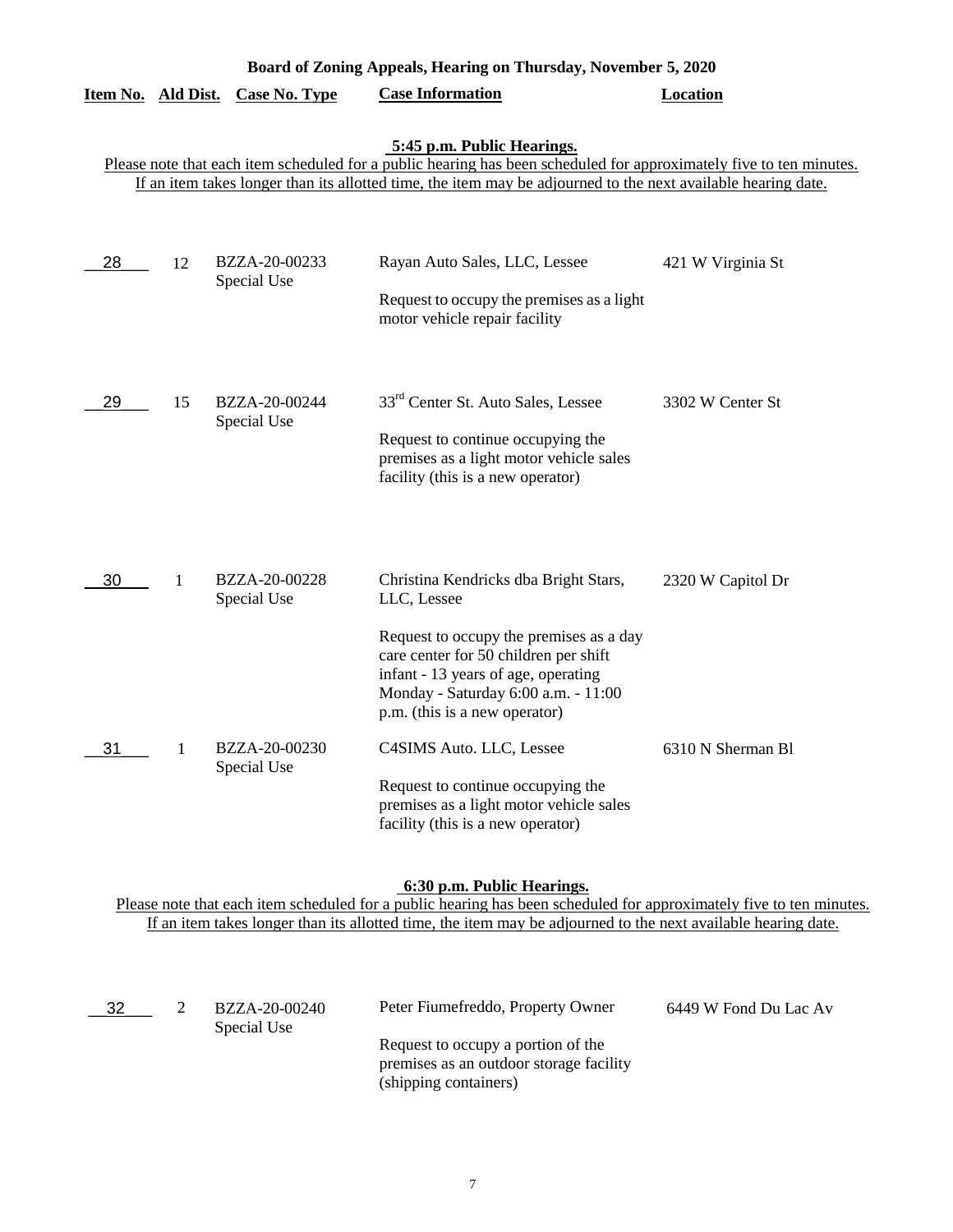| Board of Zoning Appeals, Hearing on Thursday, November 5, 2020 |                |                                                              |                                                                                                                                                                                                                                                                                                                     |                  |  |  |  |  |
|----------------------------------------------------------------|----------------|--------------------------------------------------------------|---------------------------------------------------------------------------------------------------------------------------------------------------------------------------------------------------------------------------------------------------------------------------------------------------------------------|------------------|--|--|--|--|
| Item No. Ald Dist.                                             |                | <b>Case No. Type</b>                                         | <b>Case Information</b>                                                                                                                                                                                                                                                                                             | Location         |  |  |  |  |
|                                                                |                |                                                              | 6:30 p.m. Public Hearings (continued)<br>Please note that each item scheduled for a public hearing has been scheduled for approximately five to ten minutes.<br>If an item takes longer than its allotted time, the item may be adjourned to the next available hearing date.                                       |                  |  |  |  |  |
| 33                                                             | 3              | BZZA-20-00153<br>Special Use,<br><b>Dimensional Variance</b> | 1018 E Wright Street, LLC, Property<br>Owner<br>Request to occupy a portion of the<br>premises as an accessory use parking lot<br>that does not meet the minimum required<br>landscaping                                                                                                                            | 1018 E Wright St |  |  |  |  |
| 34                                                             | 4              | BZZA-20-00239<br>Special Use                                 | Linkz 2 Learning Childcare, LLC.,<br>Lessee<br>Request to increase the hours of<br>operation from 5:30 a.m. - 8:00 p.m. to<br>6:00 a.m. - midnight and continue<br>occupying the premises as a day care<br>center to 85 children infant - 13 years of<br>age, operating Monday - Friday (this is a<br>new operator) | 535 N 27Th St    |  |  |  |  |
| 35                                                             | $\overline{4}$ | BZZA-20-00242<br>Use Variance                                | JBC 7, LLC, Property Owner<br>Request to erect a projecting sign                                                                                                                                                                                                                                                    | 1007 N Cass St   |  |  |  |  |

#### **7:15 p.m. Public Hearings.**

| 36 | 4 | BZZA-20-00248<br>Special Use          | Interstate Parking Company, LLC,<br>Lessee                                                                                                                                                                                       | 709 W Juneau Av |
|----|---|---------------------------------------|----------------------------------------------------------------------------------------------------------------------------------------------------------------------------------------------------------------------------------|-----------------|
|    |   |                                       | Request to occupy the premises as a<br>principal use parking lot                                                                                                                                                                 |                 |
| 37 | 4 | BZZA-20-00276<br>Dimensional Variance | 898 MU, LLC, Property Owner<br>Request to continue occupying the<br>premises as a Board-approved sorority<br>house that does not meet the minimum<br>required number of parking spaces<br>(approved by the Board), does not meet | 853 N 16Th St   |
|    |   |                                       | the minimum required side street and<br>rear setbacks, and does not meet the<br>minimum required number of bicycle<br>parking spaces                                                                                             |                 |